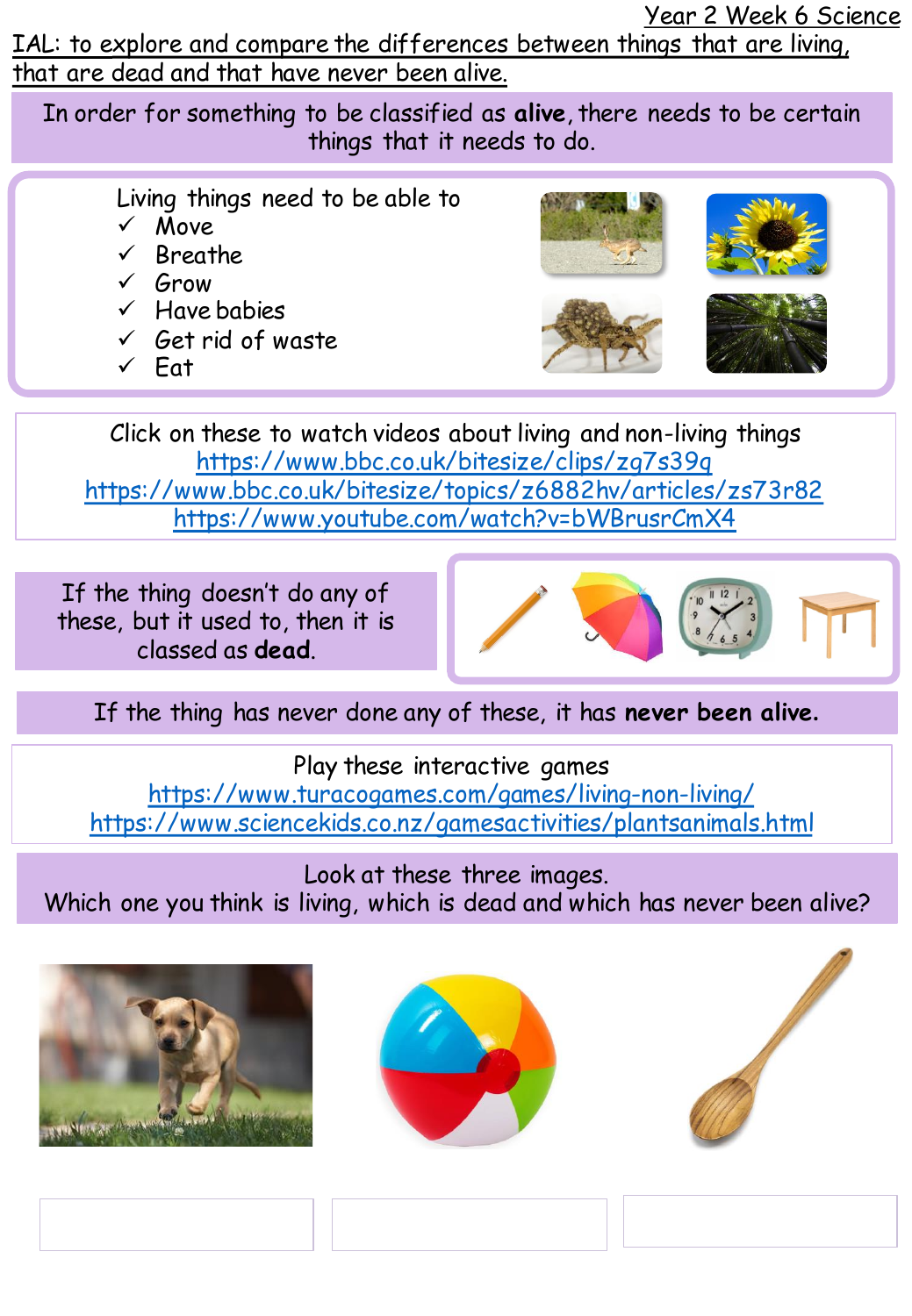## Living, dead or never alive?

Think about different things in your house and in your garden. Are they living, dead or have they never been alive?

Complete this table (you can either draw or write your ideas)

| Living | Dead | Never alive |
|--------|------|-------------|
|        |      |             |
|        |      |             |
|        |      |             |
|        |      |             |
|        |      |             |
|        |      |             |
|        |      |             |
|        |      |             |
|        |      |             |
|        |      |             |
|        |      |             |
|        |      |             |
|        |      |             |
|        |      |             |
|        |      |             |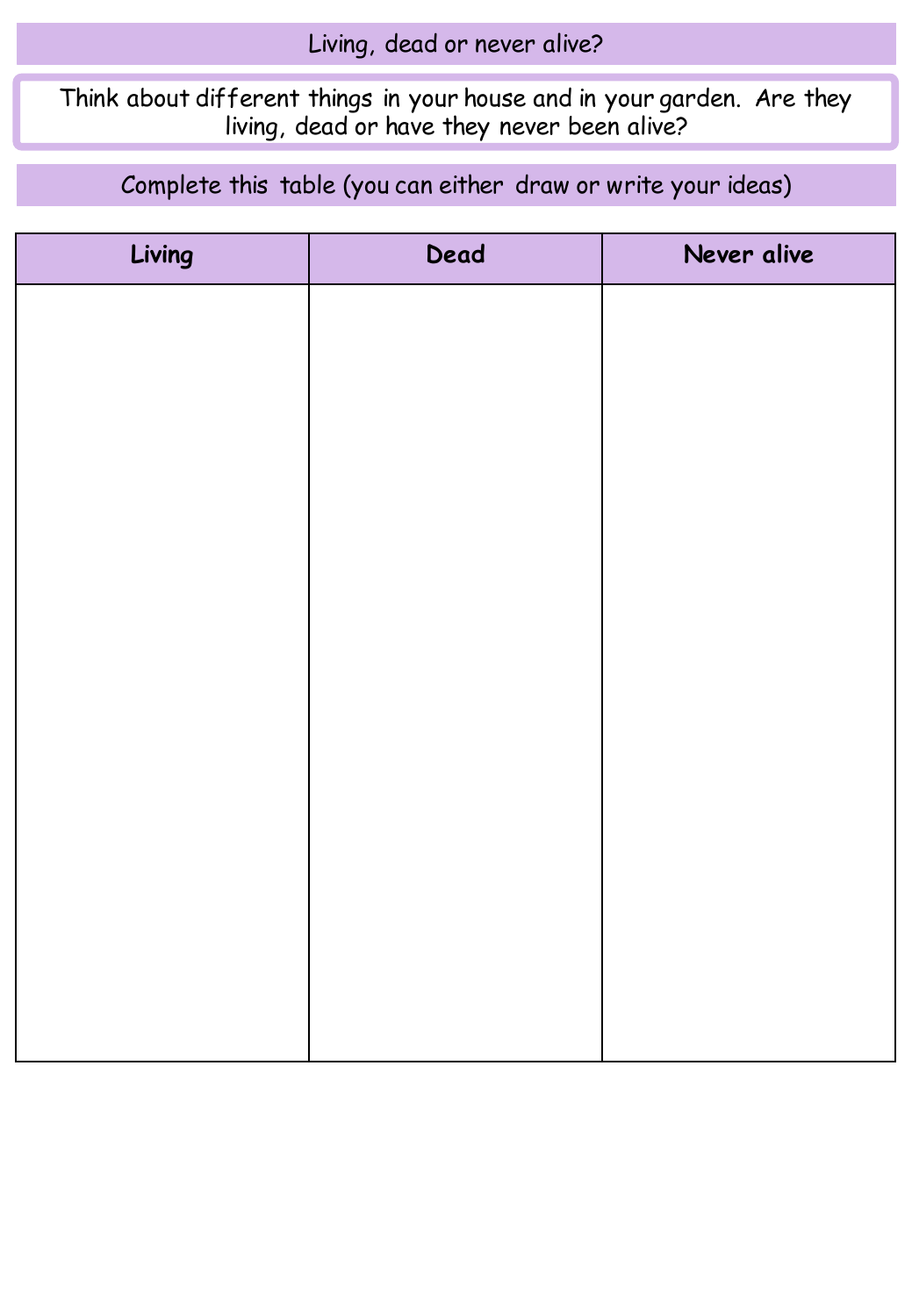IAL: to name and locate the 7 continents of the world Year 2 Week 6 Geography

You are going to create a fact file about each of the 7 continents of the world.

Look at each of the outlines of the continents. You need to name the continent and then find out some interesting facts about it. You could find out about:

- $\checkmark$  the population of the continent
	- $\checkmark$  which countries are in the continent
- $\checkmark$  famous natural and man-made landmarks
	- $\checkmark$  animals which live there
		- $\checkmark$  the climate



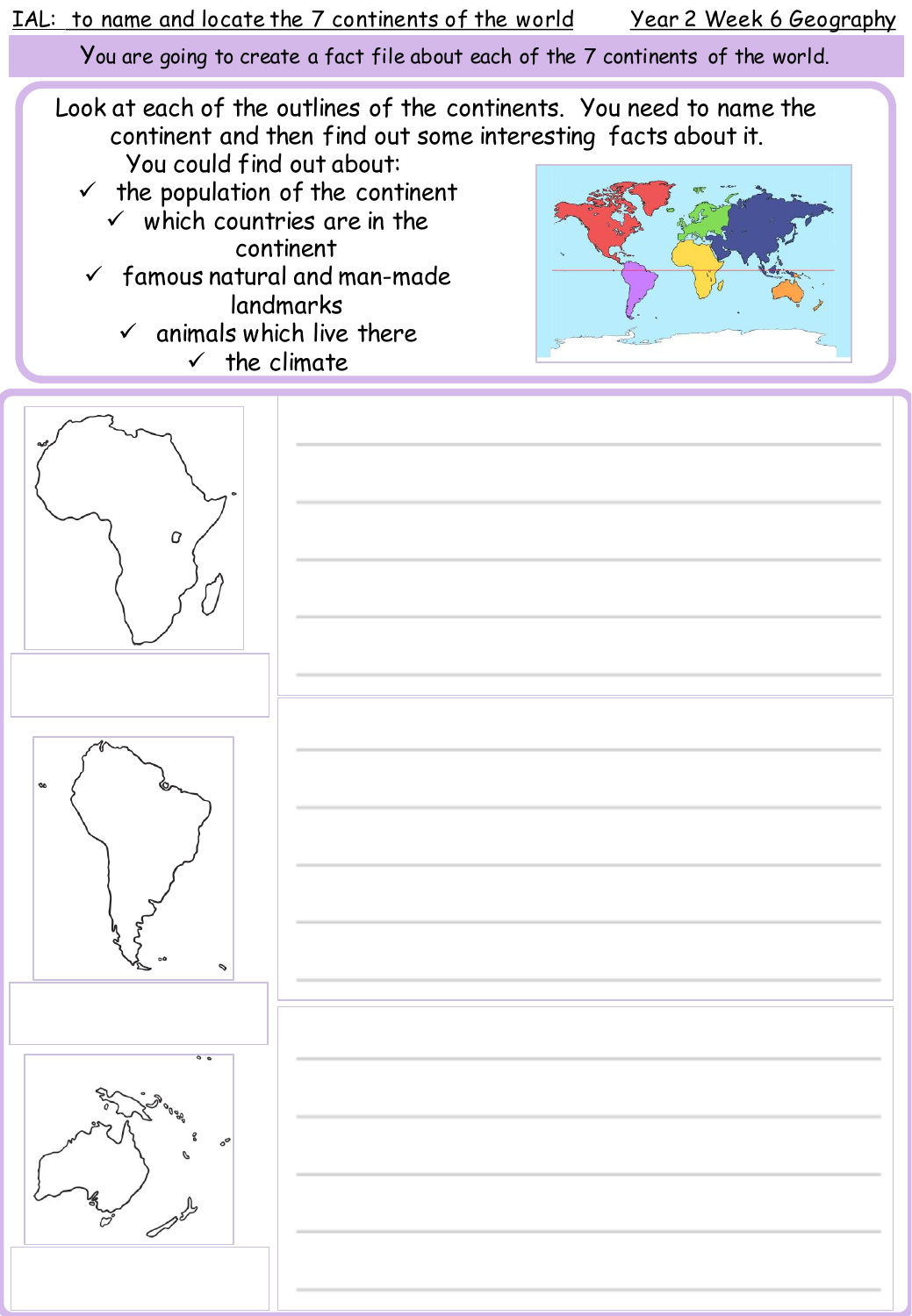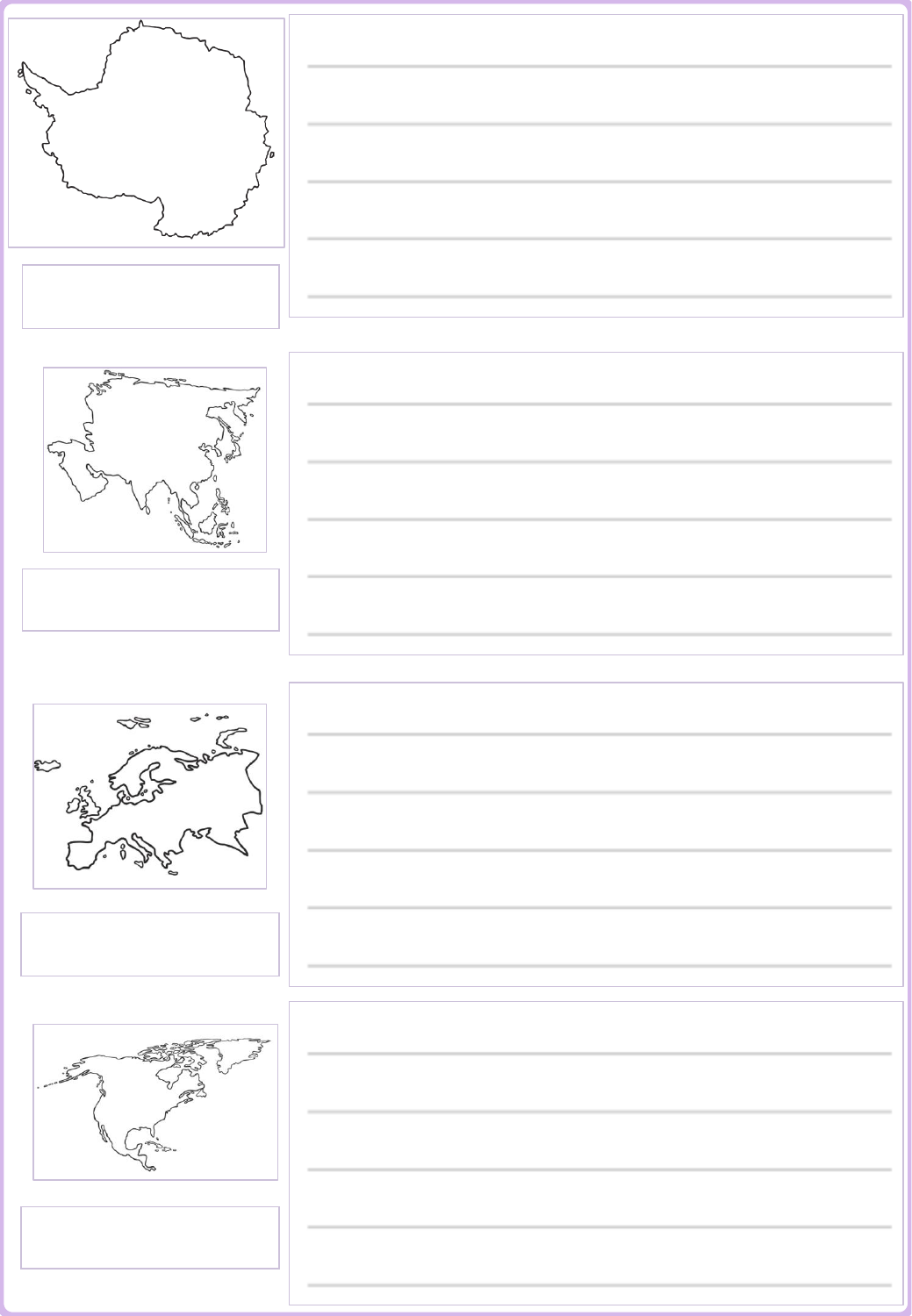## IAL: how to place events in order on a timeline.

## Look at the information in Amy Johnson's Log Book and create your own timeline to show some of the important events that happened during her flight.

| <b>RECORD OF FLIGHTS</b> |             |                 |              |                                           |                    |                  |                                                                                                                                    |
|--------------------------|-------------|-----------------|--------------|-------------------------------------------|--------------------|------------------|------------------------------------------------------------------------------------------------------------------------------------|
| Date                     |             | Aircraft        |              | Journey                                   | <b>Time in Air</b> |                  | <b>Remarks</b>                                                                                                                     |
|                          | <b>Type</b> | <b>Markings</b> | <b>Pilot</b> |                                           | <b>Hrs</b>         | <b>Mins</b>      |                                                                                                                                    |
| May 5                    | Moth        | G-AAAH          | Self         | Croydon to Vienna                         | 07                 | 30               | 7st stage, journey to Australia                                                                                                    |
| 6                        |             |                 |              | Vienna to San Stefano                     | 10 <sup>10</sup>   | 00               | $\mathbf{H}$<br>$44^\circ$<br>$2nd$ "                                                                                              |
| $\overline{7}$           |             |                 |              | San Stefano to Aleppo                     | 05                 | 30               | 3rd " (petrol leak Ran into clouds in                                                                                              |
|                          |             |                 |              |                                           |                    |                  | the Taurus Mountains)                                                                                                              |
| 8                        |             |                 |              | Aleppo to Baghdad                         | 09                 | 15               | 4th " (dust storm - broke strut)                                                                                                   |
| 9                        |             |                 |              | Baghdad to Bandar<br>Abbas                | 10 <sup>1</sup>    | 00               | 5th " (broke strut bolt)                                                                                                           |
|                          |             |                 |              |                                           |                    |                  |                                                                                                                                    |
| 10 <sub>1</sub>          |             |                 |              | Bandar Abbas to<br>Karachi                | 09                 | 45               | 6th " (engine over heated)                                                                                                         |
| $11^{-}$                 |             |                 |              | Karachi to Jhansi                         | 11                 | 15               | 7th " (headwind, couldn't reach<br>Allahabad)                                                                                      |
| 12 <sup>2</sup>          |             |                 |              | Jhansi to Allahabad                       | 02                 | 00               | 8th (refuelled and breakfasted)                                                                                                    |
| May 12                   | Moth        | G-AAAH          | Self         | Allahabad to Calcutta                     | 08                 | 15               | 8th stage, (headwind)                                                                                                              |
| 13<br>16                 |             |                 |              | Calcutta to Rangoon<br>Rangoon to Bangkok | $10^{-7}$<br>08    | 15<br>30         | 9th " (met Monsoon, landed at<br>Rangoon and crashed machine, towed to<br>Rangoon race course (Delayed 2 days)<br>10th " (Monsoon) |
|                          |             |                 |              |                                           |                    |                  |                                                                                                                                    |
| 17                       |             |                 |              | Bangkok to Songkhl                        | 06                 | 00               | 11th " (Monsoon and headwind)                                                                                                      |
| 18                       |             |                 |              | Songkhl to Singapore                      | 10 <sup>10</sup>   | 15 <sup>15</sup> | $12th$ " $($ "<br>$\lambda$                                                                                                        |
| 19                       |             |                 |              | Signapore to Tjomal                       | 10 <sup>10</sup>   | 00               | 13th " (forced landed due to petrol leak<br>and headwind)                                                                          |
| 20                       |             |                 |              | Tjomal to Semerang                        | 03                 | 15               | 14th " (to refuel)                                                                                                                 |
| <b>May 20</b>            | Moth        | G-AAAH          | Self         | Semerang to Surabaya                      | 03                 | 00               | 14th stage (propeller Dutch fitter-<br>Held up one day, magneto)                                                                   |
| 22                       |             |                 |              | Surabaya to Atambua                       | 77                 | 30               | 15th stage (forced landed at Halilioeli -<br>delayed a day)                                                                        |
| 24                       |             |                 |              | Atambua to Port                           | 07                 | 00               | 16th stage                                                                                                                         |